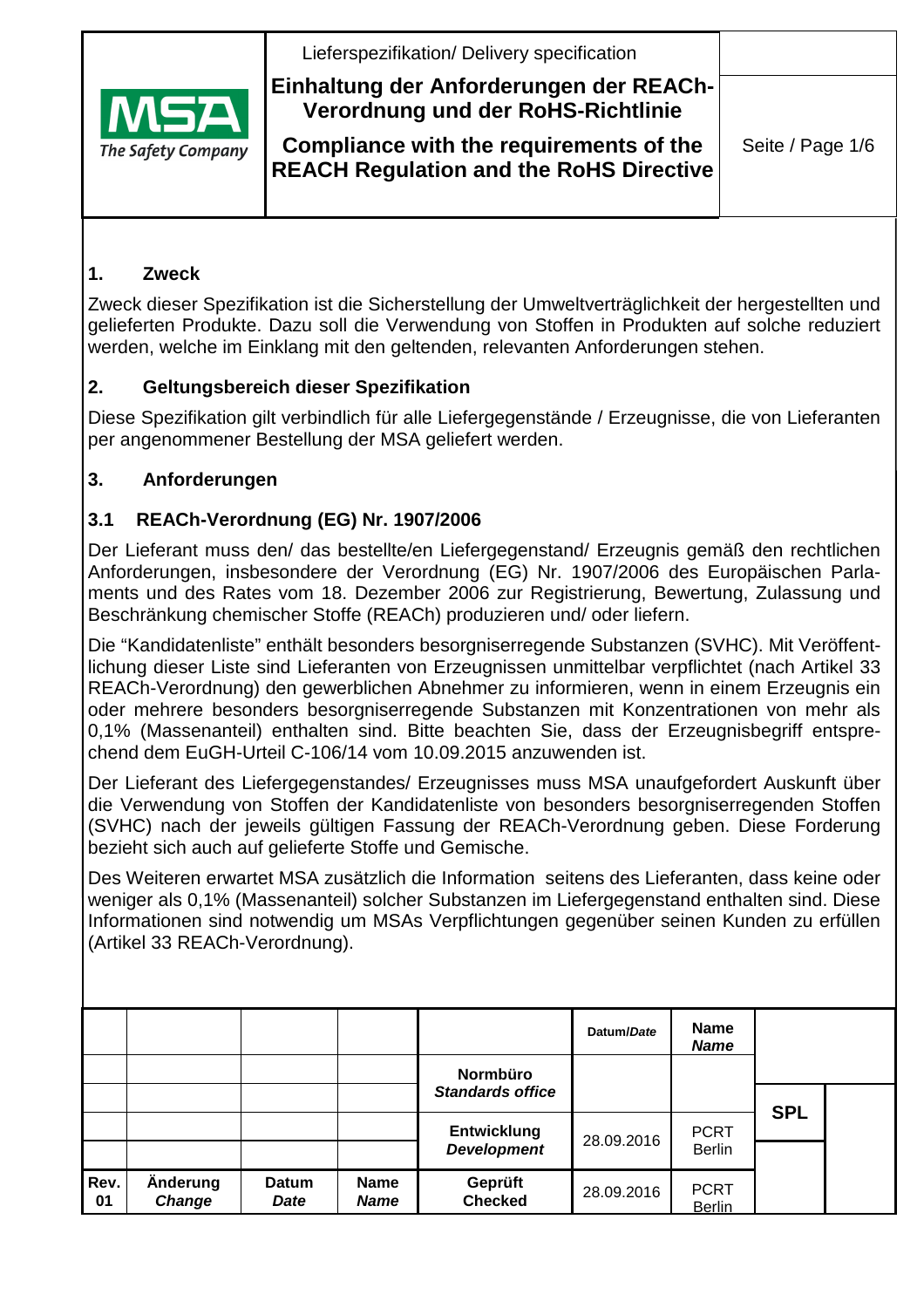

Für die folgenden Anhänge der REACh-Verordnung gilt:

- dass der Lieferant bei in Anhang XIV gelisteten Stoffen deren Zulassungspflicht nachkommt
- dass der Lieferant für in Anhang XVII gelistete gefährlicher Stoffe, Gemische und Erzeugnisse die jeweiligen Beschränkungen für die Herstellung, das Inverkehrbringen und die Verwendung einhält

### **3.2 RoHS-Richtlinie 2011/65/EU**

Der Lieferant muss den bestellten Liefergegenstand RoHS-konform im Sinne der rechtlichen Anforderungen produzieren und liefern. Dies bezieht sich insbesondere auf die Richtlinie 2011/65/EU (RoHS II) des Europäischen Parlaments und des Rates vom 8. Juni 2011 zur Beschränkung der Verwendung bestimmter gefährlicher Stoffe in Elektro- und Elektronikgeräten. Dies gilt auch für Liefergegenstände, die an sich nicht in den Geltungsbereich der Richtlinie 2011/65/EU (RoHS II) fallen, da diese später in Elektro- und Elektronikgeräten verbaut werden können.

Über die Nutzung von Ausnahmen gemäß der Anhänge III und IV der genannten Richtlinie ist MSA unaufgefordert zu informieren.

Diese Information muss enthalten:

- die Nummer/ Bezeichnung der Ausnahme (entsprechend der aktuell gültigen RoHS-Richtlinie), - den referenzierten Anhang und die Gültigkeitsdauer der Ausnahme.

Des Weiteren erwartet MSA vom Lieferanten die Überwachung genutzter Ausnahmen sowie die unaufgeforderte, zeitnahe Information über die Auswirkungen des Auslaufens von Ausnahmen auf die Lieferfähigkeit gegenüber MSA.

Sollte die genannte Richtlinie durch eine neue abgelöst werden, so ist die neue Richtlinie entsprechend anzuwenden.

#### **4. Dokumentation**

Die Einhaltung der in dieser Spezifikation geforderte Konformität sowie die oben aufgeführten zusätzlich geforderten Informationen sind in den Lieferpapieren explizit zu vermerken. Konformitätserklärungen, sind jährlich zu aktualisieren.

|            |                    |               |                            |                           | Datum/Date | <b>Name</b><br><b>Name</b>   |            |  |
|------------|--------------------|---------------|----------------------------|---------------------------|------------|------------------------------|------------|--|
|            |                    |               |                            | <b>Normbüro</b>           |            |                              |            |  |
|            |                    |               |                            | <b>Standards office</b>   |            |                              | <b>SPL</b> |  |
|            |                    |               |                            | <b>Entwicklung</b>        | 28.09.2016 | <b>PCRT</b>                  |            |  |
|            |                    |               |                            | <b>Development</b>        |            | <b>Berlin</b>                |            |  |
| Rev.<br>01 | Änderung<br>Change | Datum<br>Date | <b>Name</b><br><b>Name</b> | Geprüft<br><b>Checked</b> | 28.09.2016 | <b>PCRT</b><br><b>Berlin</b> |            |  |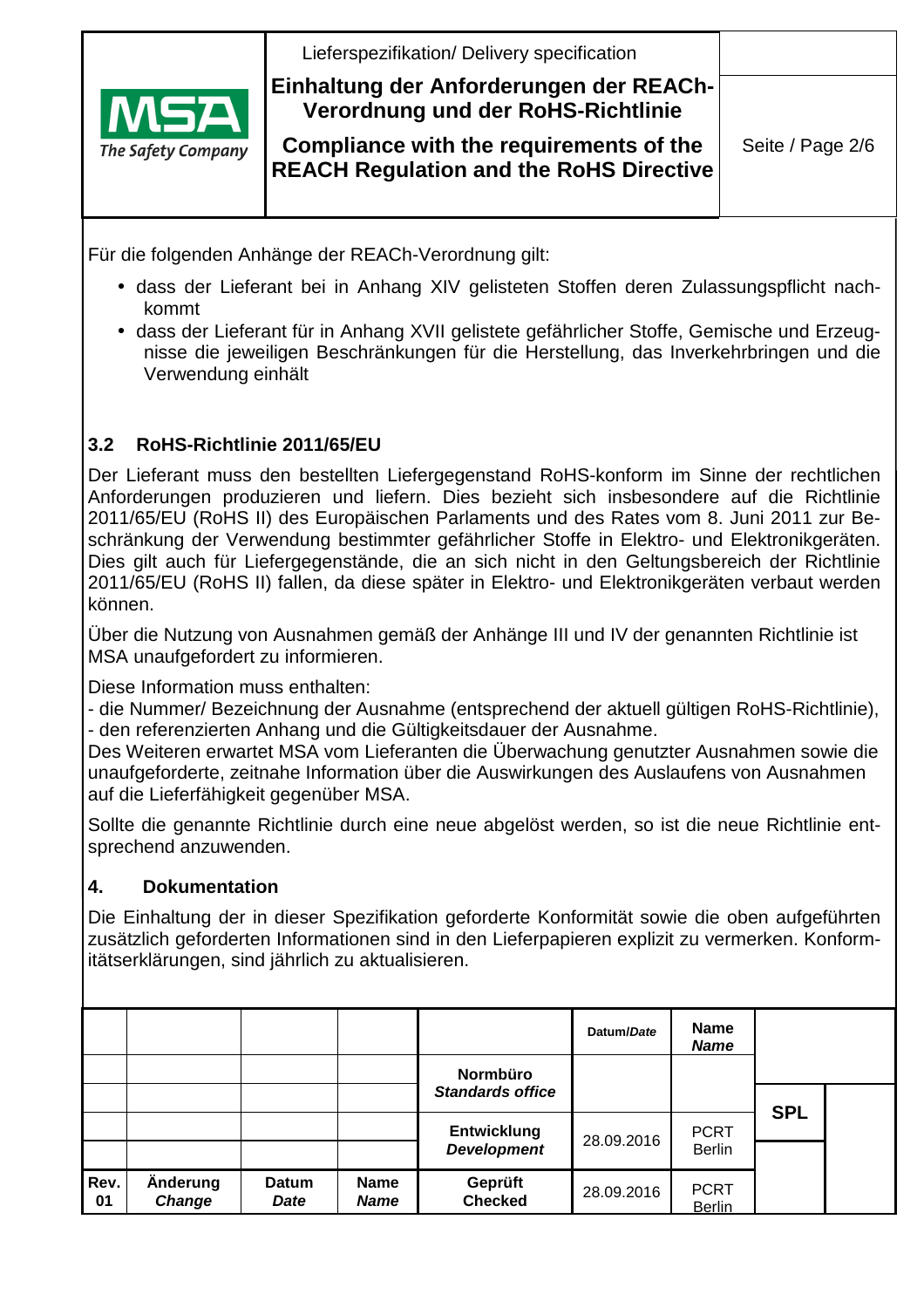|                                  | Lieferspezifikation/ Delivery specification                                                                              |                  |
|----------------------------------|--------------------------------------------------------------------------------------------------------------------------|------------------|
| <b>MSA</b><br>The Safety Company | Einhaltung der Anforderungen der REACh-<br>Verordnung und der RoHS-Richtlinie<br>Compliance with the requirements of the | Seite / Page 3/6 |
|                                  | <b>REACH Regulation and the RoHS Directive</b>                                                                           |                  |

# **5. Sonstiges**

Dieses Dokument wird automatisch Vertragsbestandteil jeder durch den Lieferanten angenommenen Bestellung von MSA.

|            |                    |                      |                            |                                            | Datum/Date | <b>Name</b><br><b>Name</b>   |            |  |
|------------|--------------------|----------------------|----------------------------|--------------------------------------------|------------|------------------------------|------------|--|
|            |                    |                      |                            | <b>Normbüro</b><br><b>Standards office</b> |            |                              |            |  |
|            |                    |                      |                            | <b>Entwicklung</b><br><b>Development</b>   | 28.09.2016 | <b>PCRT</b><br><b>Berlin</b> | <b>SPL</b> |  |
| Rev.<br>01 | Änderung<br>Change | <b>Datum</b><br>Date | <b>Name</b><br><b>Name</b> | Geprüft<br><b>Checked</b>                  | 28.09.2016 | <b>PCRT</b><br><b>Berlin</b> |            |  |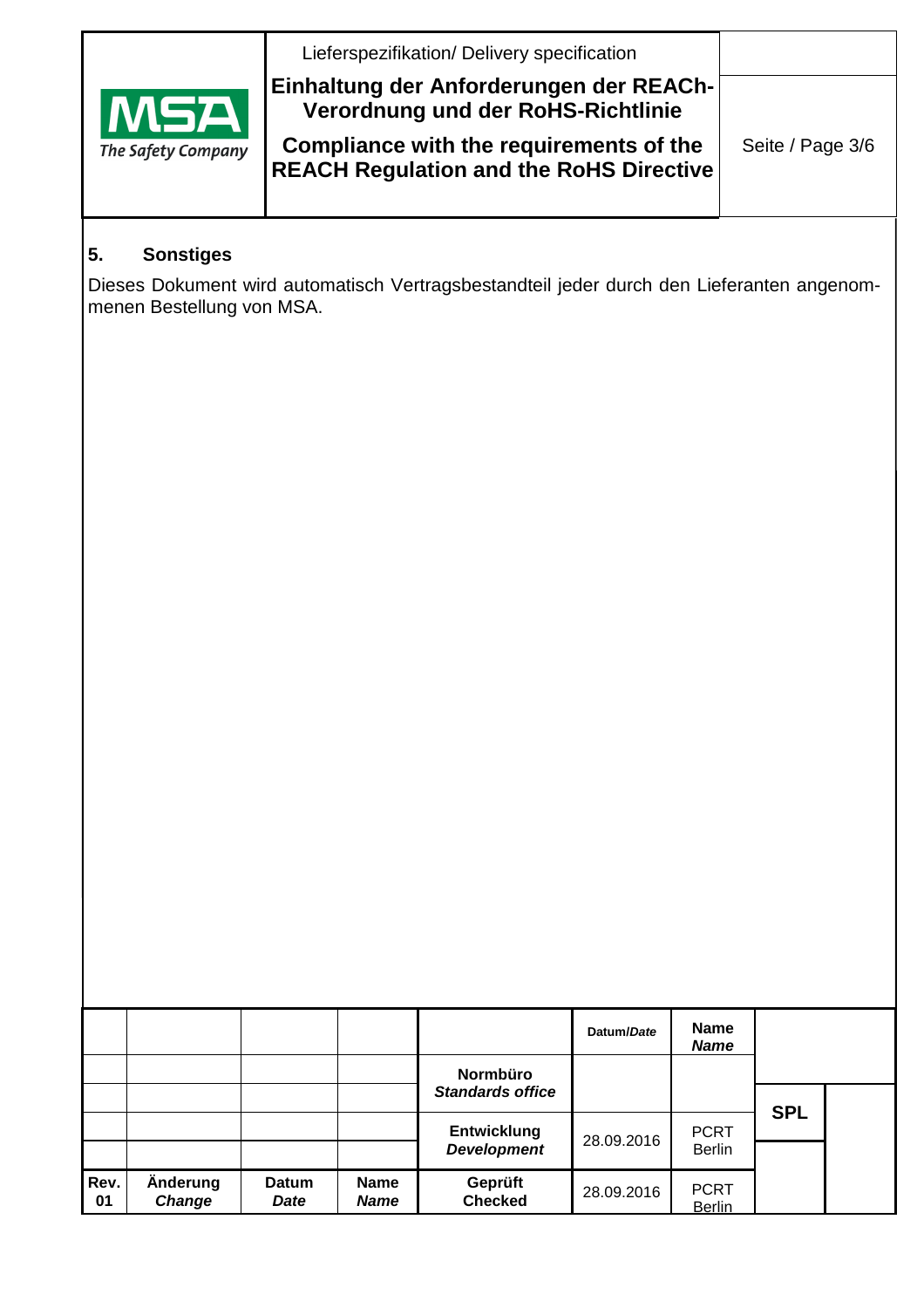Lieferspezifikation/ Delivery specification



# **Einhaltung der Anforderungen der REACh-Verordnung und der RoHS-Richtlinie**

**Compliance with the requirements of the REACH Regulation and the RoHS Directive**

### **1. Purpose**

The purpose of this specification is to ensure environmental sustainability of the manufactured and delivered products. For this purpose the use of substances in products shall be reduced to those which are in accordance with the applicable, relevant requirements.

# **2. Scope of this specification**

This specification applies to all delivery items / products delivered by the supplier in accordance with the order confirmation from MSA.

# **3. Requirements**

# **3.1 REACH Regulation (EC) No. 1907/2006**

The supplier must produce and/or deliver the ordered delivery item(s) / product in accordance with the legal requirements, in particular Regulation (EC) no. 1907/2006 of the European Parliament and of the Council of 18 December 2006 concerning the Registration, Evaluation, Authorisation and Restriction of Chemicals (REACH).

The 'Candidate List' includes Substances of Very High Concern (SVHC). With publication of this list, suppliers of products are directly required (in accordance with Article 33 of the REACH Regulation) to inform the industrial user if a product contains one or more Substance(s) of Very High Concern with a concentration of more than 0.1% (w/w). Please note that the product term as per the ECJ judgement C-106/14 of 10 September 2015 is to be used.

The supplier of the delivery item / product must provide MSA unsolicited with information about the use of substances on the candidate list of Substances of Very High Concern (SVHC) as per the currently valid version of the REACH Regulation. This requirement also applies to delivered substances and mixtures.

Furthermore, MSA also expects the information on the part of the supplier that the delivery item contains none or less than 0.1% (w/w) of such substances. This information is required to fulfil MSA's obligations to its customers (Article 33 REACH Regulation).

|            |                    |               |                            |                                          | Datum/Date | <b>Name</b><br><b>Name</b>   |            |  |
|------------|--------------------|---------------|----------------------------|------------------------------------------|------------|------------------------------|------------|--|
|            |                    |               |                            | Normbüro<br><b>Standards office</b>      |            |                              |            |  |
|            |                    |               |                            | <b>Entwicklung</b><br><b>Development</b> | 28.09.2016 | <b>PCRT</b><br><b>Berlin</b> | <b>SPL</b> |  |
| Rev.<br>01 | Änderung<br>Change | Datum<br>Date | <b>Name</b><br><b>Name</b> | Geprüft<br><b>Checked</b>                | 28.09.2016 | <b>PCRT</b><br><b>Berlin</b> |            |  |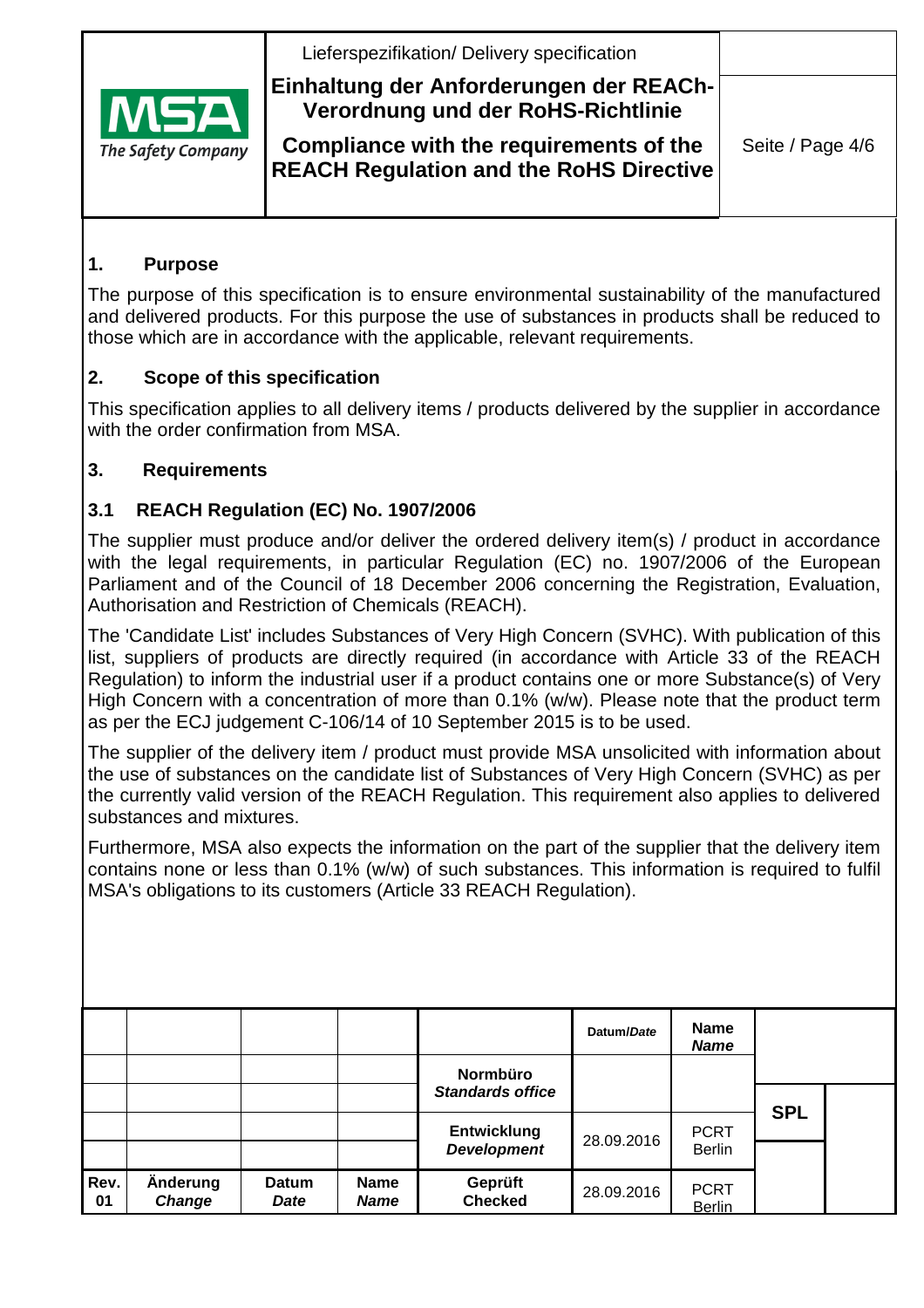

The Safety Company

**Einhaltung der Anforderungen der REACh-Verordnung und der RoHS-Richtlinie** 

**Compliance with the requirements of the REACH Regulation and the RoHS Directive**

The following annexes of the REACH Regulation require:

- that the supplier complies with the authorisation requirement for the substances listed in Annex XIV
- that the supplier observes the respective restrictions for the manufacture, placing on the market and use of the hazardous substances, mixtures and products listed in Annex XVII

### **3.2 RoHS Directive 2011/65/EU**

The supplier must produce and deliver the ordered delivery item in compliance with the RoHS Directive with respect to the legal regulations. This refers in particular to the Directive 2011/65/EU (RoHS II) of the European Parliament and of the Council dated 8 June 2011 on the restriction of the use of certain hazardous substances in electrical and electronic equipment. This also applies to delivery items which do not themselves fall within the scope of Directive 2011/65/EU (RoHS II), as these may subsequently be incorporated into electrical or electronic equipment.

MSA is to be informed without delay of the use of exceptions in accordance with Annexes III and IV of the specified Directive.

This information must include:

- the number / description of the exception (corresponding to the current valid RoHS Directive), - the referenced annex and the validity period of the exception.

In addition, MSA expects the supplier to monitor exceptions used and to provide, without being requested to do so, timely information on the impact of the expiry of exceptions to its ability to deliver to MSA.

Should the specified directive be replaced by a new one, the new directive is to apply accordingly.

#### **4. Documentation**

Compliance with the conformity required by this specification and all above listed additional information must be explicitly noted in the shipping documents. Declarations of conformity are to be updated annually.

|            |                           |               |                            | Normbüro                                 | Datum/Date | <b>Name</b><br><b>Name</b>   |            |  |
|------------|---------------------------|---------------|----------------------------|------------------------------------------|------------|------------------------------|------------|--|
|            |                           |               |                            | <b>Standards office</b>                  |            |                              |            |  |
|            |                           |               |                            | <b>Entwicklung</b><br><b>Development</b> | 28.09.2016 | <b>PCRT</b><br><b>Berlin</b> | <b>SPL</b> |  |
| Rev.<br>01 | Änderung<br><b>Change</b> | Datum<br>Date | <b>Name</b><br><b>Name</b> | Geprüft<br><b>Checked</b>                | 28.09.2016 | <b>PCRT</b><br><b>Berlin</b> |            |  |